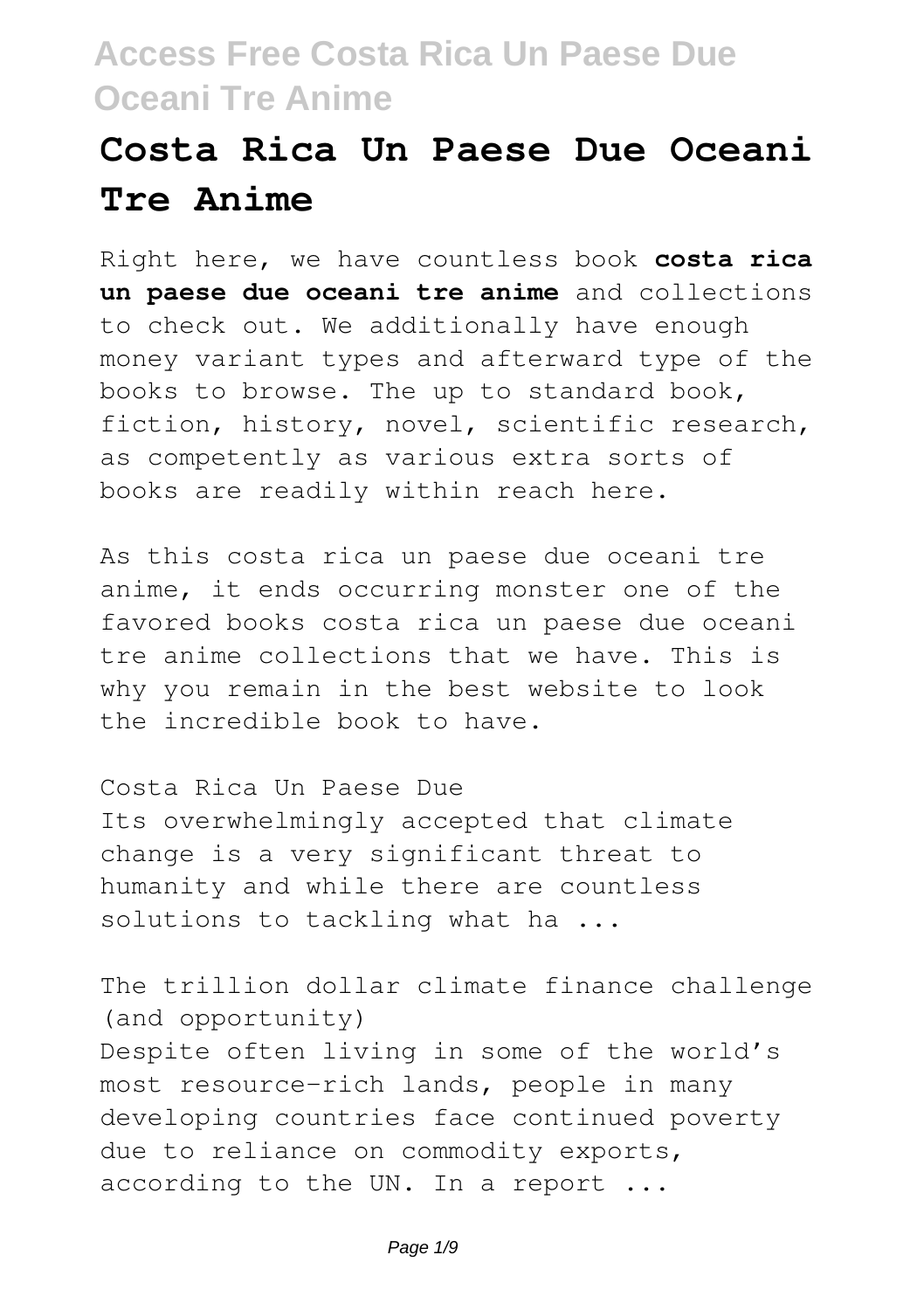People in commodity-exporting nations face poverty trap – UN

By: Dr. ASH NARAIN ROY, Director, Institute of Social Sciences, Delhi Of all the regions in the world, Latin America has been viewed as a strategically secondary region thanks to its geographic ...

India cements ties with Guatemala Things are looking up for travel after the announcement last week confirming that fully vaccinated travellers returning from amber list destinations will not have to quarantine. To keep the cheer ...

From time travel to morning raves – the week's positive travel picks Today, international advocacy organization, Global Citizen, announced Global Citizen Live - a 24-hour live broadcast with events and performances filmed across six continents to unite the world to ...

Global Citizen Live Announced: Venezuela won a seat Thursday on the UN Human Rights Council despite criticism ... Earlier this month, Costa Rica jumped into the running with the specific goal of denying Venezuela a seat ...

Despite lobbying by the United States, Venezuela won a seat on UN rights council Agriculture in Latin America and the Caribbean has had a dynamic development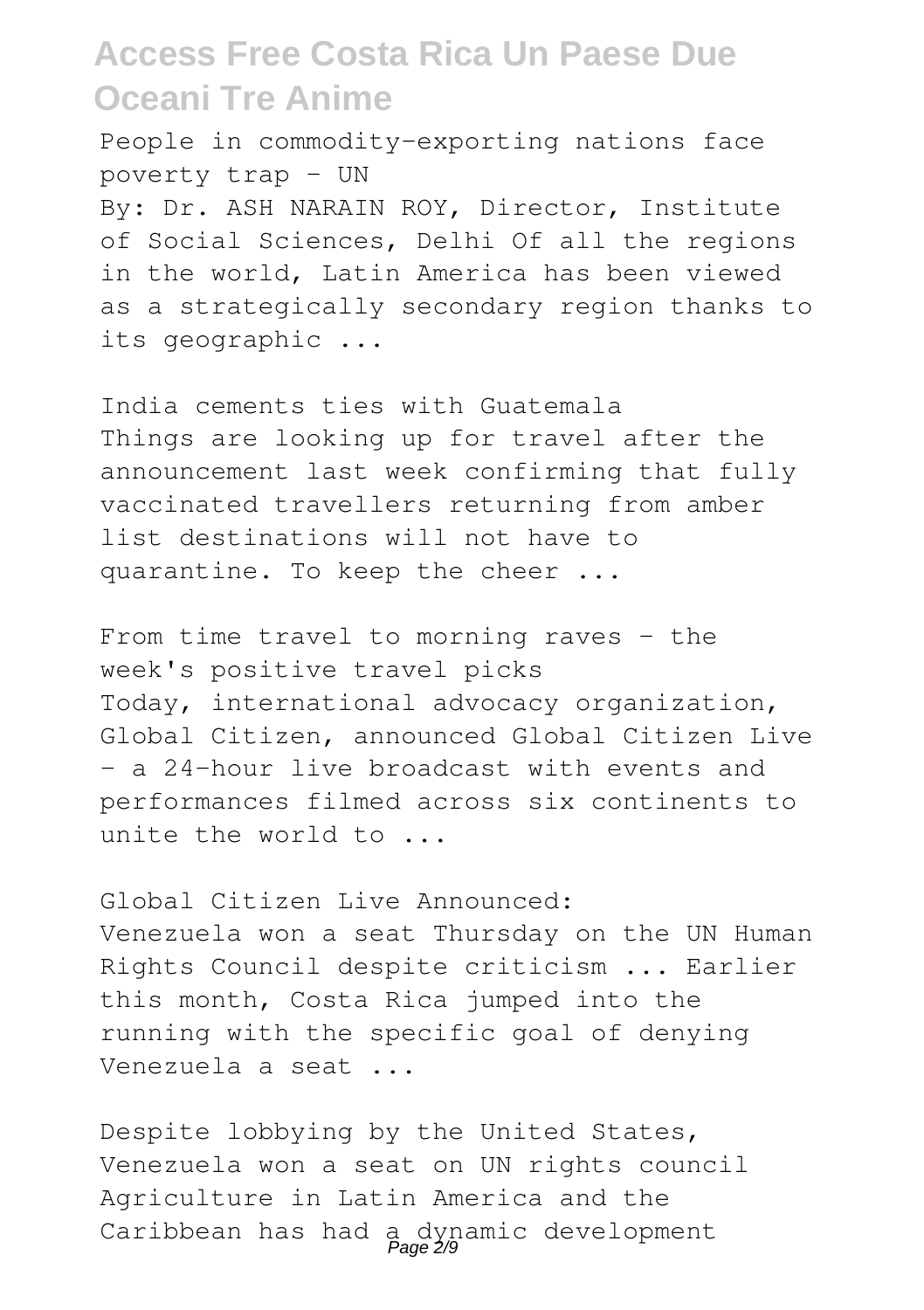growth during this decade but it has not been sufficient to reduce rural poverty in the region according to a report from ...

Latin America

"That is what we are pursuing, that is what is being investigated and that is what will be punished in due course." Those held face charges ... four aforementioned opposition politicians. The Costa ...

Arrested opponents are 'criminals,' says Nicaragua's Ortega Bocas del Toro is located on the border between Panama and Costa Rica. For years this province ... maintaining the production rhythm, especially due to the extreme climate and the increase in ...

Love for the land: a legacy of hope Russia will fail to vaccinate 60% of its population by the autumn as planned due to sluggish demand for the shots ... The World Bank said it approved a \$300 million loan for Costa Rica to help support ...

Factbox-Latest on the worldwide spread of the coronavirus China and India  $-$  have agreed on a 15% minimum corporate tax rate, in a move designed to prevent what Treasury Secretary Janet Yellen called a "self-defeating international tax competition." Why it ...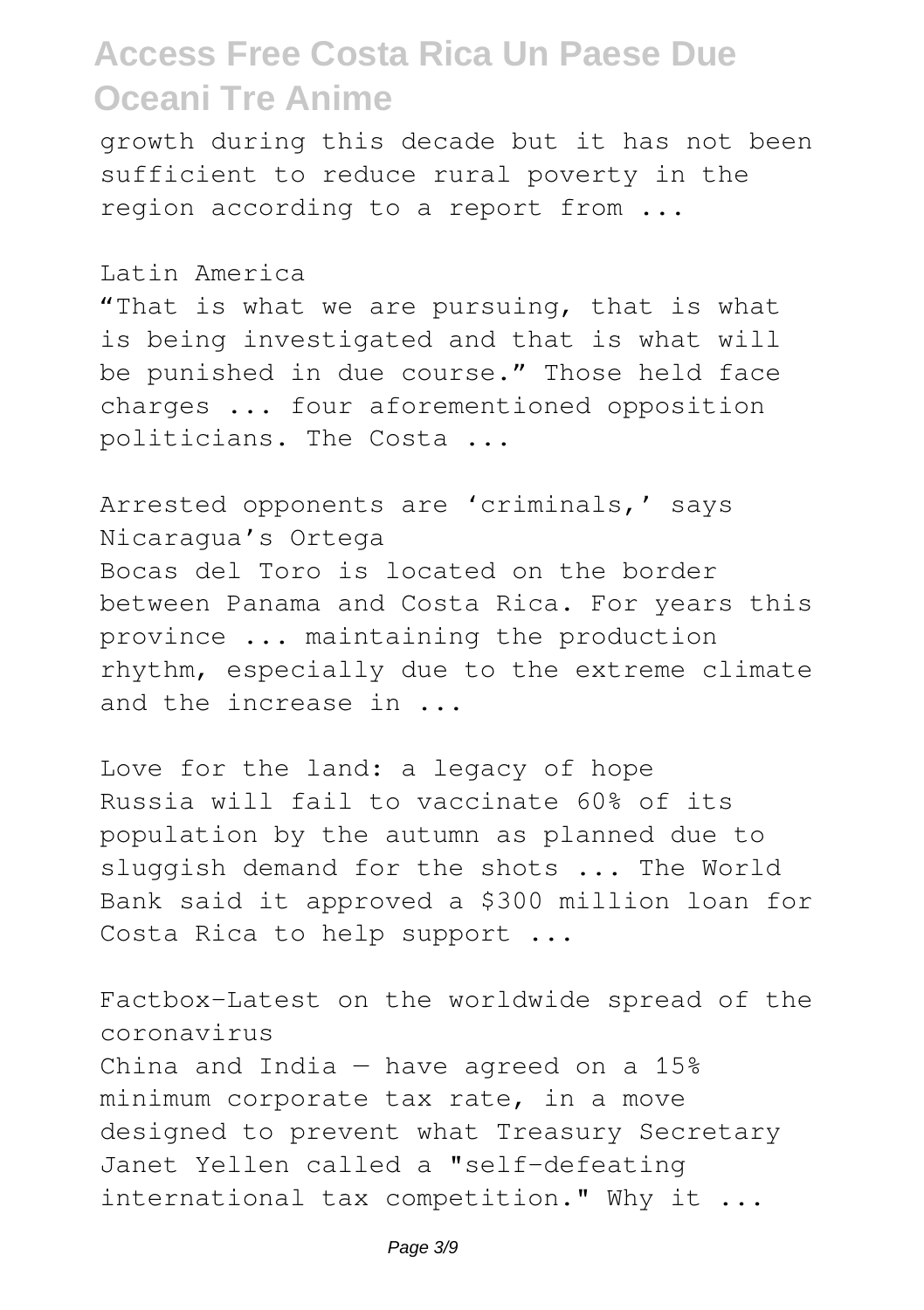Thursday's world stories

Photo: Alet Pretorius/Gallo Images via The number of new coronavirus cases in Africa is doubling every three weeks as the continent faces a wave of Delta variant infections, the World Health ...

Friday's world stories The Covid-19 pandemic continues to revolutionize not just individual lives but also traditional facets of the society at large. Prior to the onset of the - Kenya breaking news | Kenya news today | ...

Diaz: Is your business online? On June 28, 2011, the International Monetary Fund's executive board named Christine Lagarde chairwoman, the first woman to lead the organization.

On This Day: IMF names Christine Lagarde its first female chief They are two of five presumptive presidential candidates who have been put under arrest ahead of elections due to be held in ... the majority to neighbouring Costa Rica. It appeared that things ...

Ortega allies threaten, as opponents are arrested, flee Nicaragua In 1996, pioneering case applications of NatCap valuation started in Costa Rica and New York ... some time before it is accepted universally due to the absence of NCA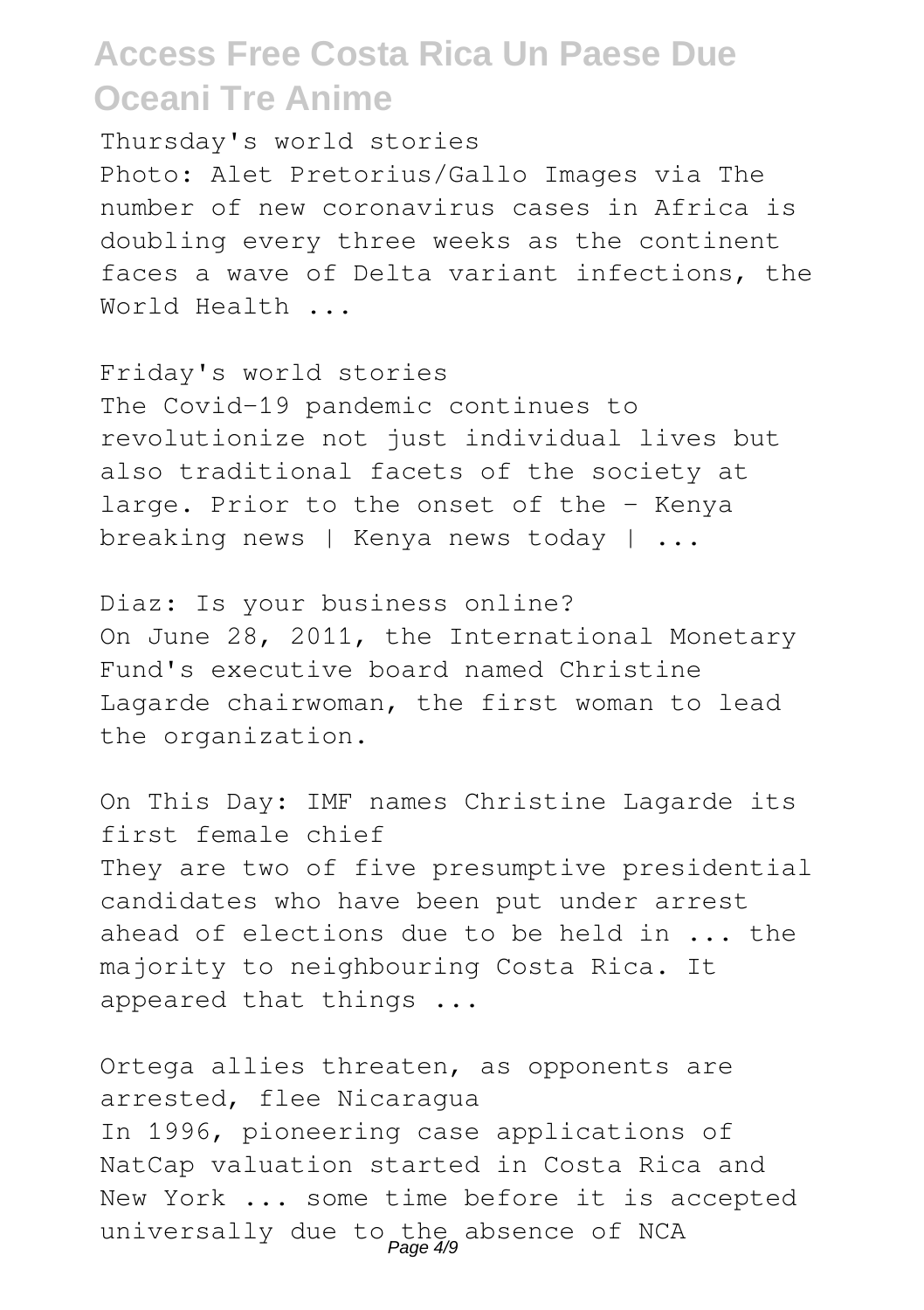standards.

Recovering and developing with nature Pointing out that thousands of people are uprooted from their sweet homes and traditional jobs due to ... nations. UN Secretary General António Guterres, Colombian President Iván Duque Márquez, ...

Non abbiamo più tempo. Occorre che ciascuno di noi con consapevolezza e determinazione assuma la responsabilità di creare un futuro di pace, armonia e benessere. Le azioni politiche, nonostante possano inizialmente esprimere egoismi e vantaggi per i gruppi al potere, inevitabilmente finiscono poi col ricevere il giudizio delle persone, le quali attraverso un processo di empowerment, di presa di coscienza ed azione, diventano veri decisori politici di un comune presente e futuro. La storia così ci insegna. Il Costa Rica ne è un esempio. Un piccolo Paese, fiero e coraggioso. Prima ha lottato per la propria libertà ed indipendenza. Poi i suoi cittadini hanno deciso di vivere senza un apparato difensivo, dichiarandosi neutrali, portando avanti azioni di pace e riponendo fiducia nei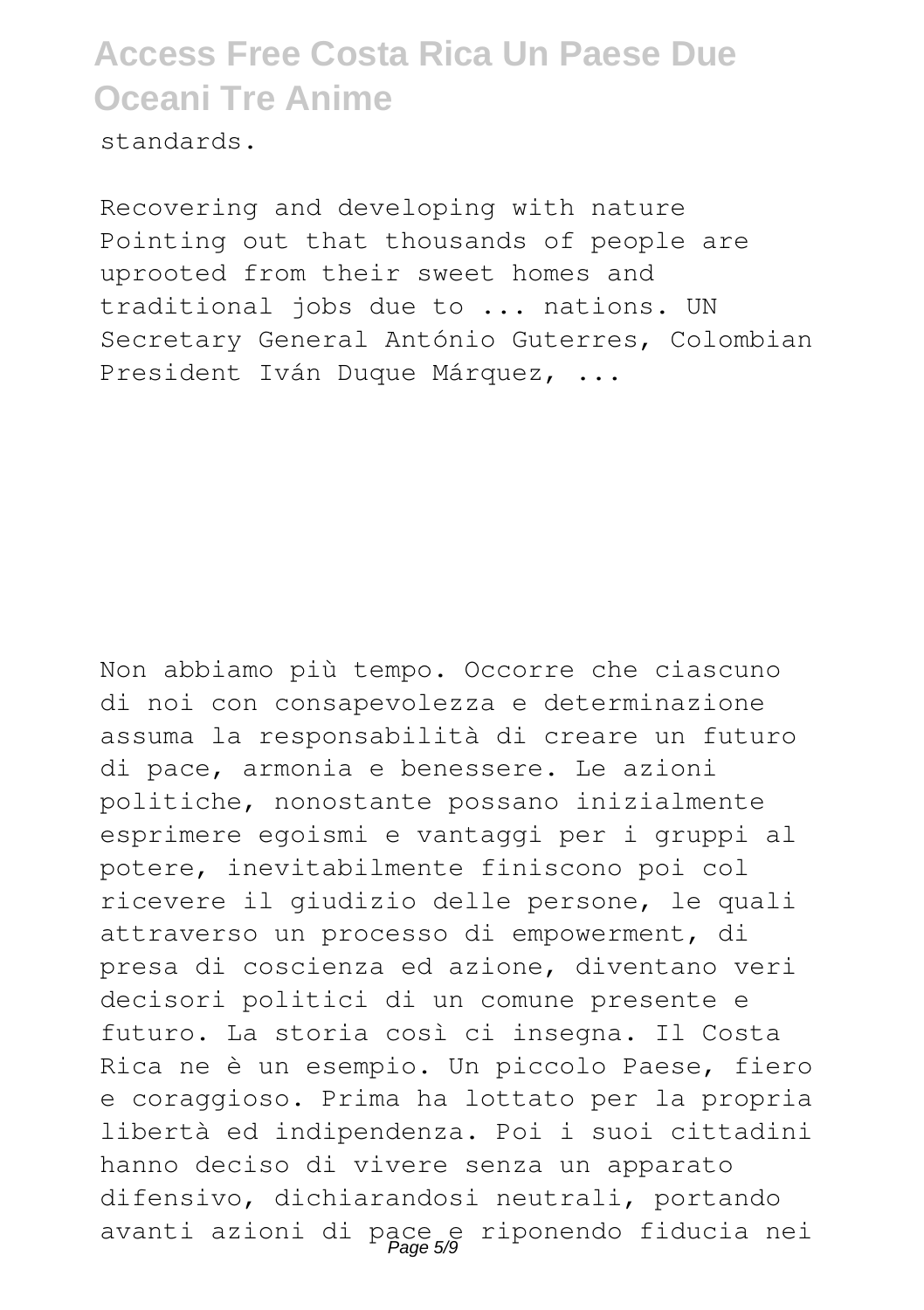Trattati e Convenzioni internazionali a tutela dei diritti e della dignità delle persone. Non si può vivere separati dall'ambiente. Non ci può essere pace e benessere disprezzando l'aria che respiriamo, l'acqua che beviamo, la terra che ci nutre. E non esiste un luogo incontaminato in cui rifugiarsi. Occorre rimodulare il sistema di vita in virtù del rispetto e della condivisione della Terra. Non esiste «io» possibile. L'individualismo, l'esclusiva ricerca del benessere individuale, la prevaricazione sull'altro, provocate dall'avidità, dalla collera, dalla stupidità ci hanno trascinato in questa situazione. Occorre dare spazio e voce nel cuore di ciascuno di noi alla saggezza, all'inclusione, al «noi» in relazione l'uno con l'altro. Mi scuso con le giovani generazioni, per ciò che stiamo consegnando loro. Sono fiduciosa che attraverso l'educazione, la cultura e il valore della pace sapranno costruire una vita sostenibile, pacifica e felice.

396 Seiten mit 700 fantastischen Fotografien Ein inspirierender und nützlicher Führer zu einzigartigen Urlaubszielen Einmal ganz raus aus dem Alltag? Das geht - wenn man nur weiß, wohin. Dieser atemberaubende Band stellt über 70 ungewöhnliche Refugien und Hotels vor, in denen man beim Murmeln des Windes oder beim Page 6/9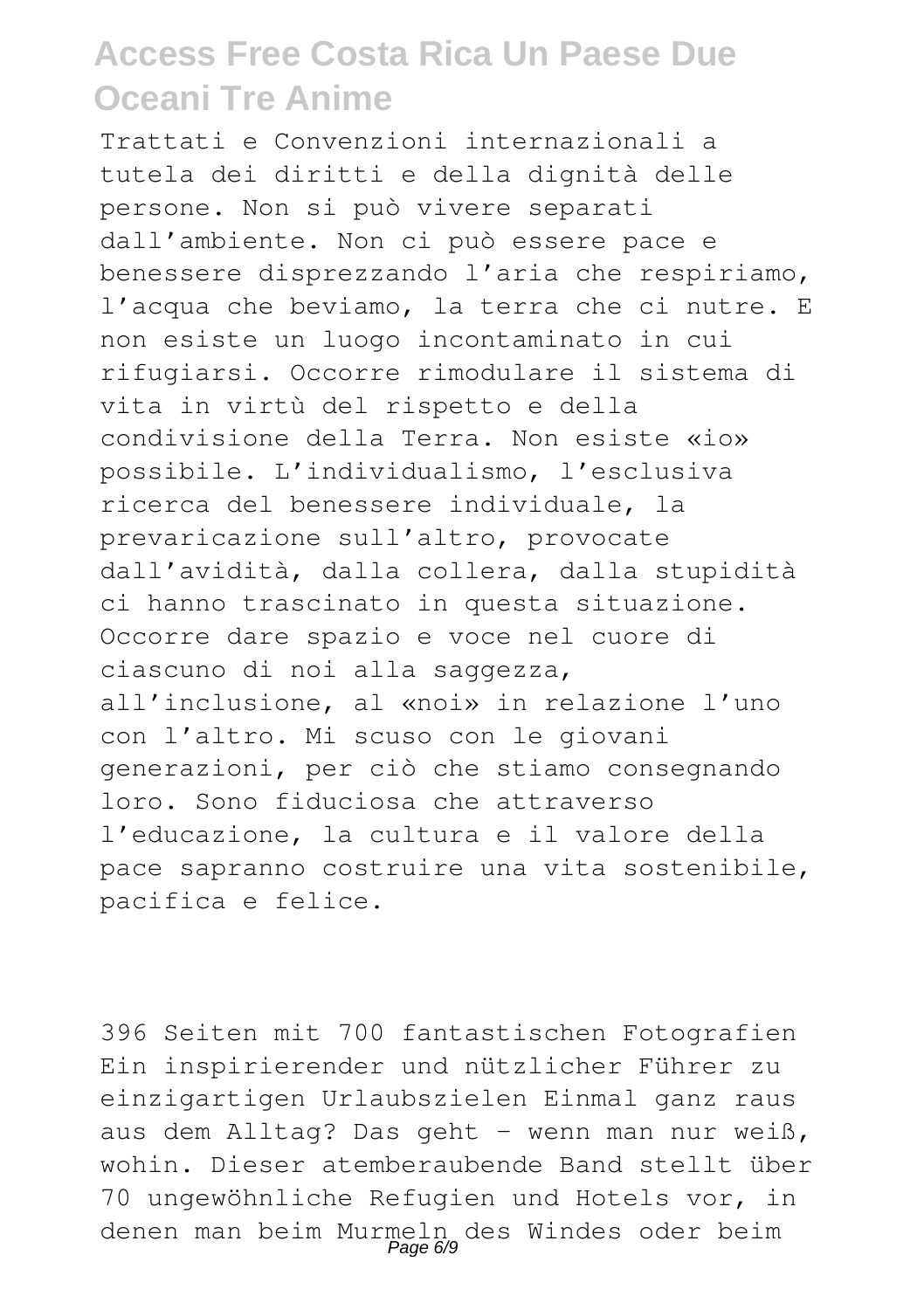Plätschern der Meereswellen einschlafen kann. Abseits der ausgetretenen Pfade genießen Sie als Gast die unberührten Wunder unseres Planeten, mit Stil und Komfort, versteht sich. Vom Urwald Costa Ricas bis hin zum urigen italienischen Bergdorf - dieser Band entführt die Leser aus dem sorgenvollen Alltag in einen unbeschwerten Urlaub.

Available for the first time in English, this is the definitive account of the practice of sexual slavery the Japanese military perpetrated during World War II by the researcher principally responsible for exposing the Japanese government's responsibility for these atrocities. The large scale imprisonment and rape of thousands of women, who were euphemistically called "comfort women" by the Japanese military, first seized public attention in 1991 when three Korean women filed suit in a Toyko District Court stating that they had been forced into sexual servitude and demanding compensation. Since then the comfort stations and their significance have been the subject of ongoing debate and intense activism in Japan, much if it inspired by Yoshimi's investigations. How large a role did the military, and by extension the government, play in setting up and administering these camps? What type of compensation, if any, are the victimized women due? These issues figure prominently in the current Japanese focus on public memory Page 7/9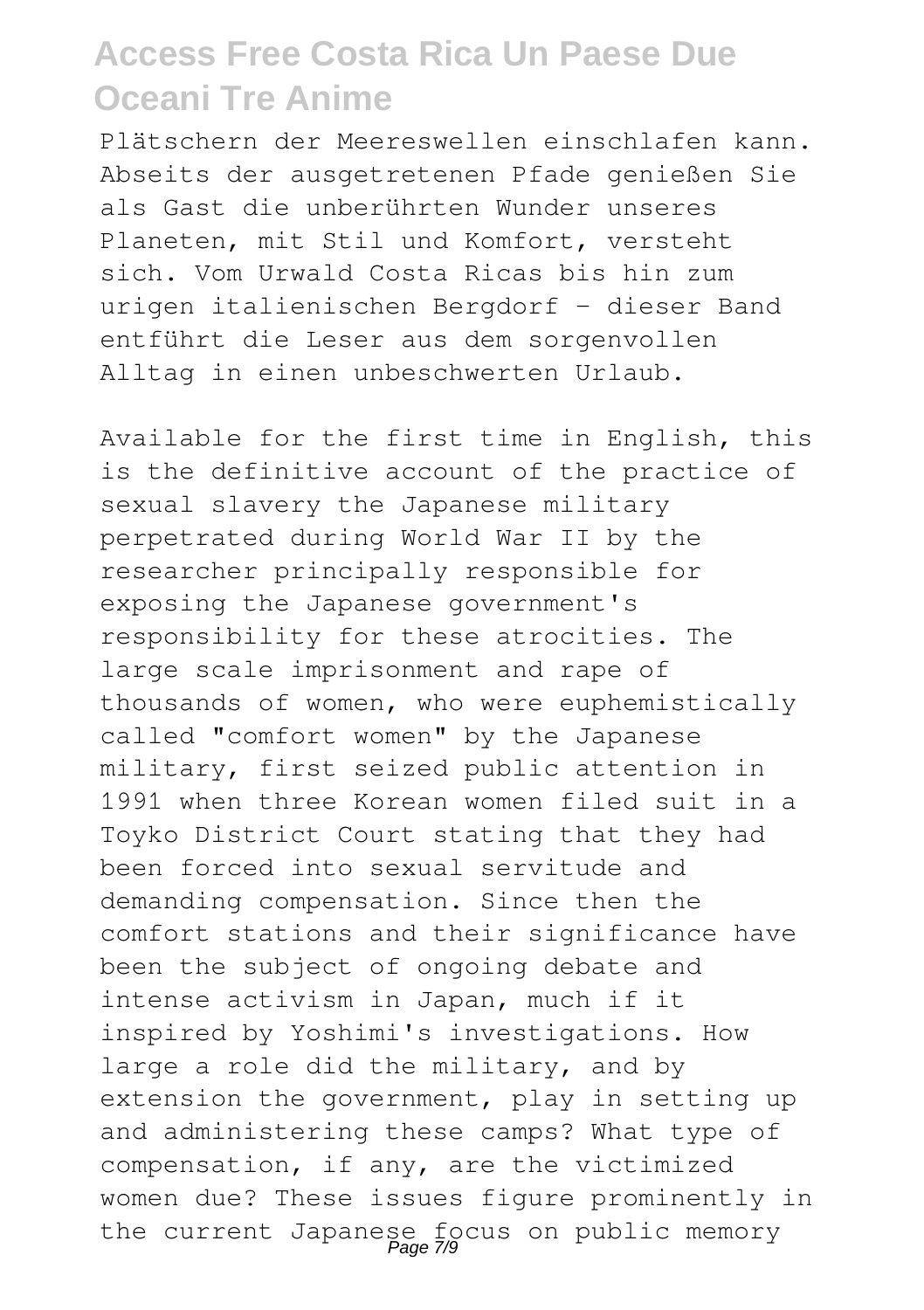and arguments about the teaching and writing of history and are central to efforts to transform Japanese ways of remembering the war. Yoshimi Yoshiaki provides a wealth of documentation and testimony to prove the existence of some 2,000 centers where as many as 200,000 Korean, Filipina, Taiwanese, Indonesian, Burmese, Dutch, Australian, and some Japanese women were restrained for months and forced to engage in sexual activity with Japanese military personnel. Many of the women were teenagers, some as young as fourteen. To date, the Japanese government has neither admitted responsibility for creating the comfort station system nor given compensation directly to former comfort women. This English edition updates the Japanese edition originally published in 1995 and includes introductions by both the author and the translator placing the story in context for American readers.

Le strade e i sentieri della Costa Rica conducono a cascate rombanti, vulcani avvolti da nebbia e spiagge deserte. Questa meraviglia tropicale è una festa per i sensi. 1228 km di coste | 850 specie di uccelli | 70 parchi nazionali e aree protette | 47 spiagge perfette per il surf | Fotografie suggestive | Cartine chiare e facili da usare | Inserto sulla fauna selvatica. La guida comprende: